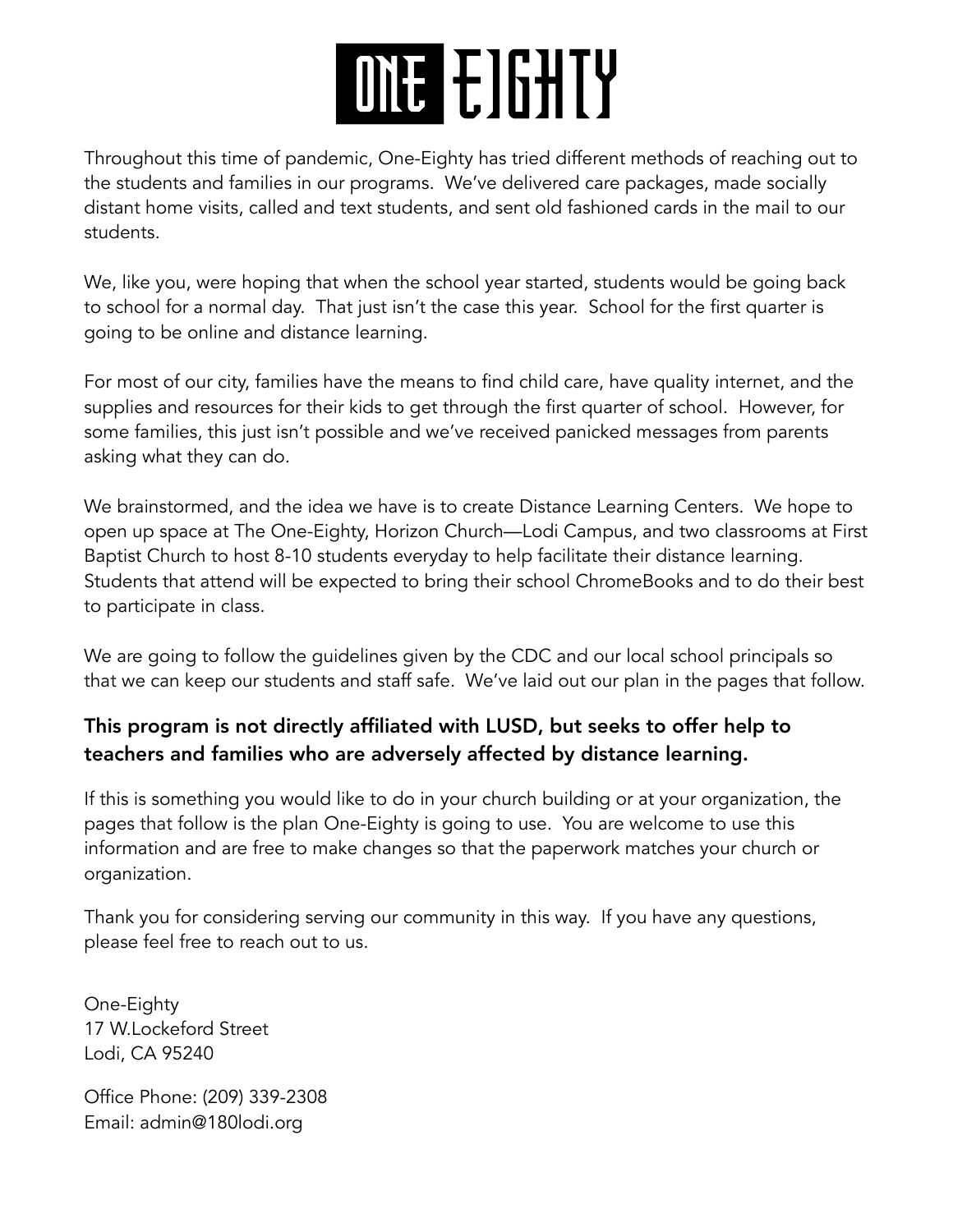#### DISTANCE LEARNING CENTERS **Overview**

The purpose of a Distance Learning Center (DLC) is to provide students in the community with a safe and supportive environment while they attend their online classes. We all agree that being in school is the best way for students to learn, and while that is not possible right now, we hope that a DLC can create a similar environment.

DLCs will follow the Lodi Unified School District's calendar. As of right now, we will be open starting August 10, 2020 and our last day will be October 2, 2020. After the break, the hope is to have students return to their classrooms on school campuses.

We will be open Monday-Friday 8am-12pm.

We are hoping to coordinate with Lodi Unified Food Services to find out the best way to provide meals to the students in these centers. In the meantime a light, prepackaged snack will be provided.

Students will be expected to bring their LUSD Chromebooks (or other personal computer), battery chargers, headphones to use for their school work.

At this time, DLCs are recommended to only have 8-10 students at each site.

The following is a basic outline for each DLC. For more information, visit [https://](https://www.cde.ca.gov/ls/he/hn/documents/strongertogether.pdf) [www.cde.ca.gov/ls/he/hn/documents/strongertogether.pdf](https://www.cde.ca.gov/ls/he/hn/documents/strongertogether.pdf)

\*\*Many of the DLCs will be hosted at a church or faith based organization's campus. At One-Eighty, it is our belief that the Gospel is something that is displayed in our everyday life, not just preached from a stage during a church service. That being said, we expect our staff and volunteers not to proselytize (or force our beliefs on) the students that enter a DLC.

This program is not directly affiliated with LUSD, but seeks to offer help to teachers and families who are adversely affected by distance learning.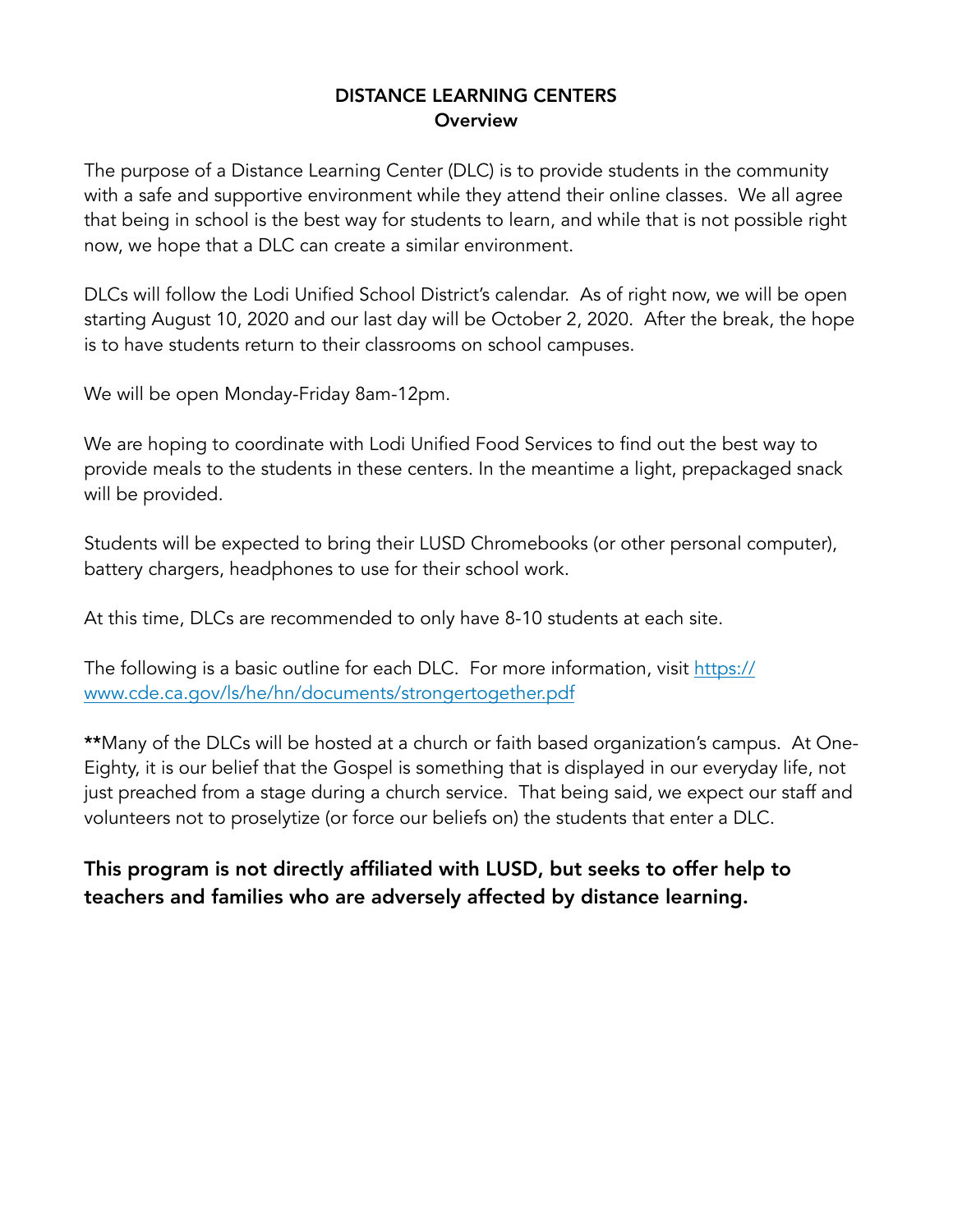# Setup for Distance Learning Centers

This is the recommended setup for DLCs based on the recommendations from the CDC.

#### *Center Setup*

- Good, fast internet for student connections.
- Lines that mark the 6 foot physical distance space between student work areas.
- Tables and chairs
	- Easy to clean and disinfect
	- Easily moved
	- Tables setup 6 feet apart from one another
- Signs posted
	- Entrance
	- Exit
	- Pickup/Drop off locations
	- COVID-19 Precutions
- Enough PPE and cleaning supplies
	- Masks or face shields
	- Gloves
	- Disinfectant spray or wipes
	- Hand sanitizer
		- Hand sanitizer should be 60% alcohol or more
	- Soap
	- Thermometers (preferably no-touch thermometers)
- Designated cubbies for each student where their personal materials can be stored.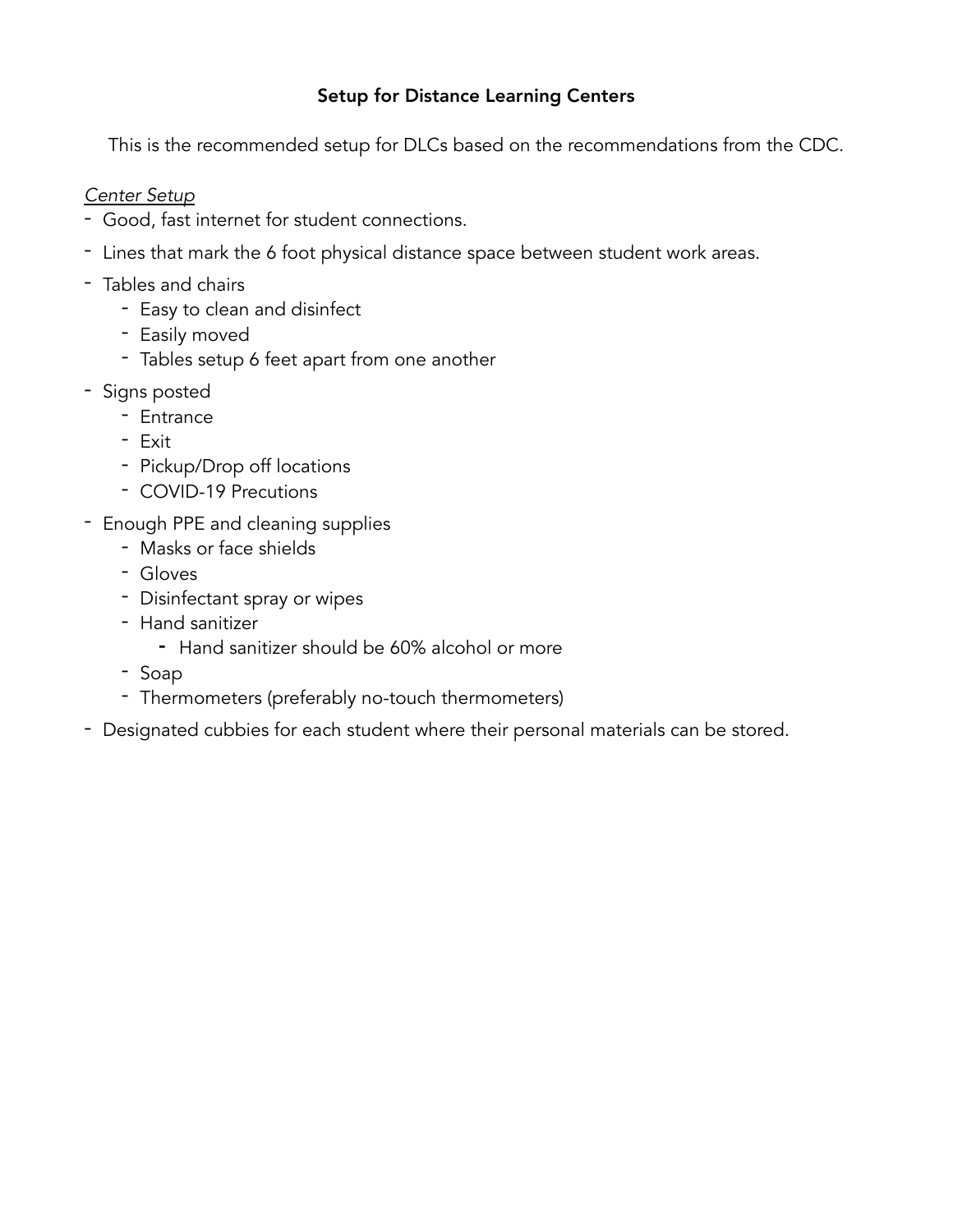# Protocol For Distance Learning Centers

# *General protocol*

- *-* For front office and food service employees, provide face coverings and disposable gloves.
- *-* For custodial staff, provide equipment and PPE for cleaning and disinfecting.
- *-* All staff, students and volunteers will be required to fill out a "Hold Harmless Form".
- Maintain a minimum of 6 feet of distance between individuals.
- Minimize movement of students, educators, and staff as much as possible.
- In a circumstance where sufficient physical distancing is difficult or impossible, such as when students enter or exit a school bus in proximity to the bus driver, all individuals, including staff and students, should wear face coverings that cover the mouth and nose consistent with public health guidance. To be clear, face coverings are not a replacement for physical distancing, but they should be used to mitigate virus spread when physical distancing is not feasible.

# *Student protocol*

- *-* All students must wash or sanitize hands as they enter campuses and buses.
- *Passive Screening* 
	- Instruct parents to screen students before leaving for school.
	- Check temperature to ensure temperatures below 100.4ºF (We suggest 99.8ºF) .
	- Observe for symptoms outlined by public health officials.
	- Keep students at home if they have symptoms consistent with COVID-19 or if they have had close contact with a person diagnosed with COVID-19.
- *- Active Screening* 
	- *-* Engage in symptom screening as students enter campus and buses, consistent with public health guidance.
	- *-* Visual wellness check.
	- *-* Check temperature to ensure temperatures below 100.4ºF (We suggest 99.8ºF).
	- *-* Ask all students about COVID-19 symptoms within the last 24 hours.
	- *-* Ask whether anyone in their home has had COVID-19 or a positive test.
- In accordance with standard guidance for isolation at home after close contact, the classroom or office where the COVID-19 positive individual was based will typically need to close temporarily as students or staff isolate.
- Exclude any student, parent, caregiver, visitor, or staff showing symptoms of COVID-19 (reference CDC and CDPH guidelines for COVID-19 symptoms). Staff should discuss with the parent or caregiver and refer to the student's health history form or emergency card to identify whether the student has a history of allergies, which would not be a reason to exclude.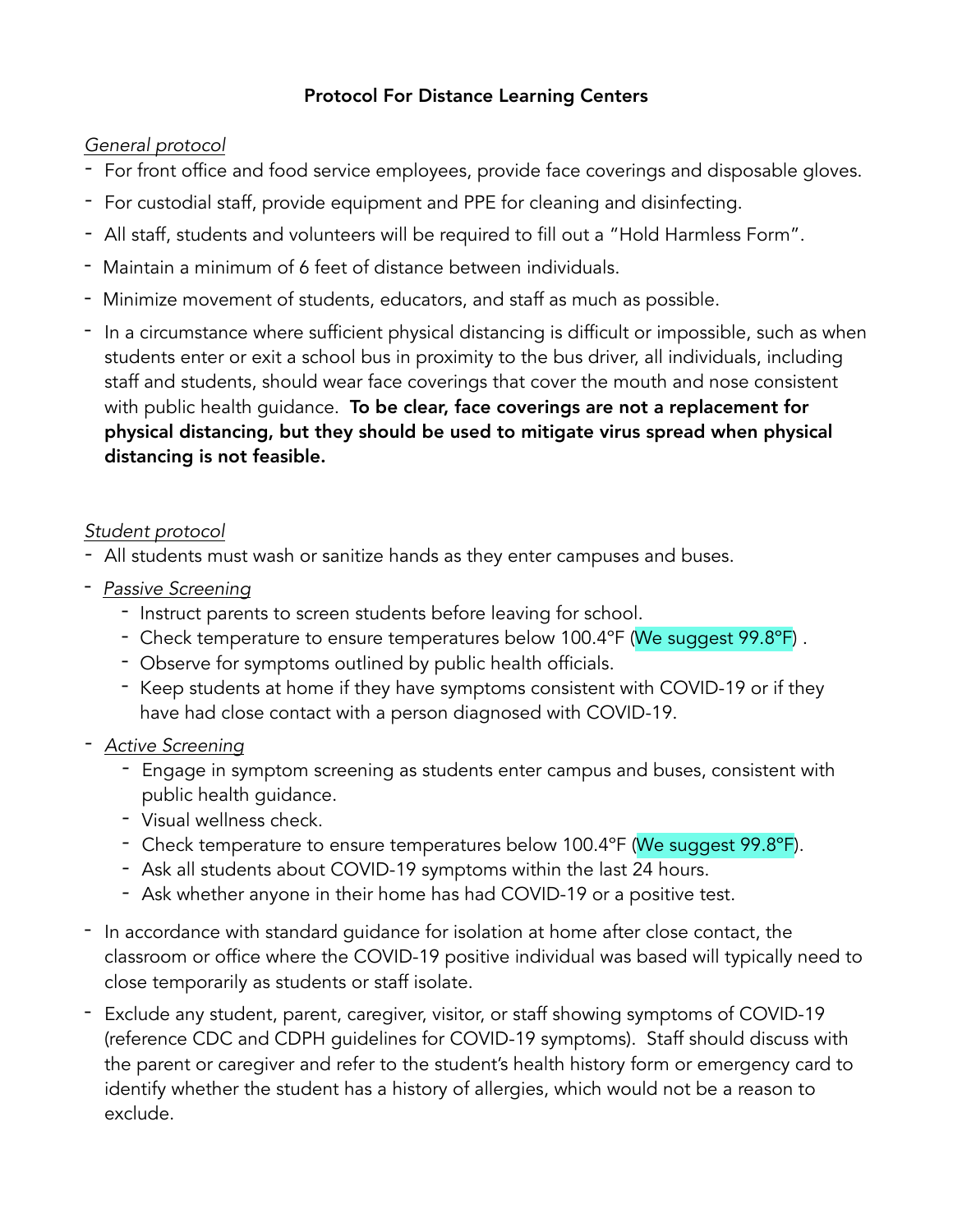- *-* If a student is symptomatic while entering campus or during the school day:
	- *-* Students who develop symptoms of illness while at school should be separated from others right away, preferably isolated in an area through which others do not enter or pass.
	- *-* If more than one student is in an isolation area, ensure physical distancing.
	- *-* Any students or staff exhibiting symptoms should be required to immediately wear a face covering and wait in an isolation area until they can be transported home or to a health care facility.
	- *-* Students should remain in isolation with continued supervision and care until picked up by an authorized adult.
	- *-* Follow established guidelines for triaging students in the health office, recognizing not all symptoms are COVID-19 related.
	- *-* Advise parents of sick students that students are not to return until they have met CDC criteria to discontinue home isolation.

#### *Staff and VolunteerProtocol*

- *-* All staff and volunteers must wash or sanitize hands as they enter worksites.
- *- Passive Screening*
	- *-* Instruct staff and volunteers to self-screen before leaving for work.
	- *-* Check temperature to ensure temperatures below 100.4ºF (We suggest 99.8ºF).
	- *-* Observe for symptoms outlined by public health officials.
	- *-* Stay home if they have symptoms consistent with COVID-19 or if they have had close contact with a person diagnosed with COVID-19.
- *- Active Screening* 
	- Engage in symptom screen as staff enter worksites consistent with public heath guidance.
	- Visual wellness check.
	- Check temperature to ensure temperatures below 100.4ºF (We suggest 99.8ºF).
	- Ask all staff and volunteers about COVID-19 symptoms within the last 24 hours.
	- Ask whether anyone in their home has had COVID-19 symptoms or a positive test.
- *-* Have emergency substitute plans in place.
- *-* Develop and provide staff and volunteer training or utilize state-provided training on:
	- *-* Disinfecting frequency and tools and chemicals used
	- *-* Physical distancing of staff and students
	- *-* Symptom screening, including temperature checks
	- *-* Updates to the Injury and Illness Prevention Program (IIPP)
	- *-* State and local health standards and recommendations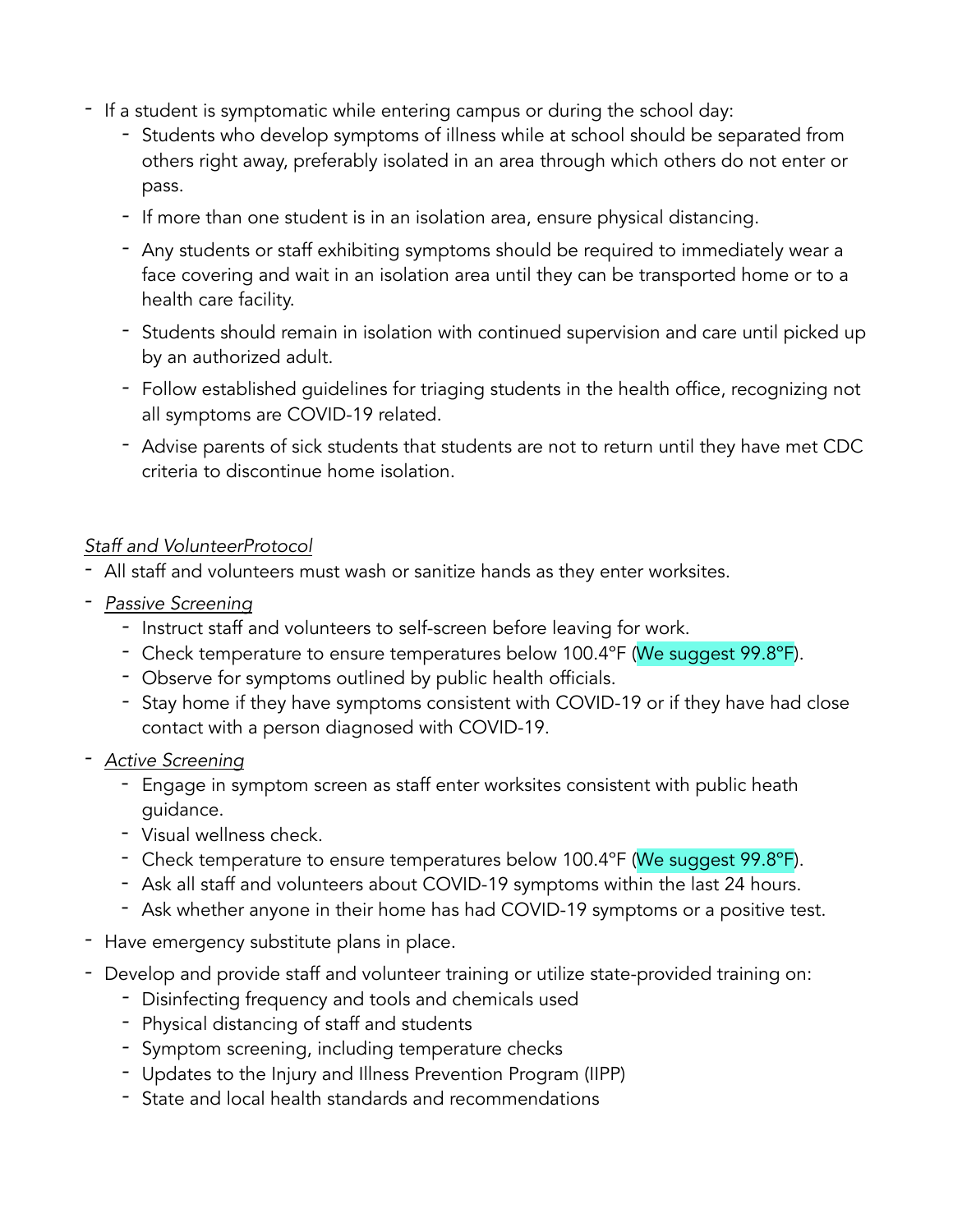# *Visitor and Group Protocol*

- All visitors must wash their hands as they enter the facility.
- All visitors must wear a face covering while they are on the premises.
- Limit access to campus for parents and other visitors.
- Evaluate whether and to what extent external community organizations can safely utilize the site and campus resources. Ensure external community organizations that use the facilities also follow the school's health and safety plans and CDPH guidance.
- Establish protocol for accepting deliveries safely.

# *Transportation Protocol*

- *-* Create a plan for seating based on maximum capacity determined above and develop a plan for bus routes that accommodates the capacity limitations. Seating capacity must be reduced.
- *-* Mark or block seats that must be left vacant.
- *-* Students, staff, and volunteers should wear face coverings at bus stops and on buses.
- *-* Create and clearly mark loading and unloading zones.
- *-* Assign a bus aide to ensure distancing and do symptom screenings.
- *-* Ensure 6-foot distancing at bus stops and while loading and unloading.
- *-* Prevent students from walking past each other by taking the following measures:
	- *-* Seat students from the rear of the bus forward
	- *-* Board afternoon runs based on the order in which the students will be dropped off Students who get off first should board last and sit in front
- *-* Vehicles must be disinfected after each use.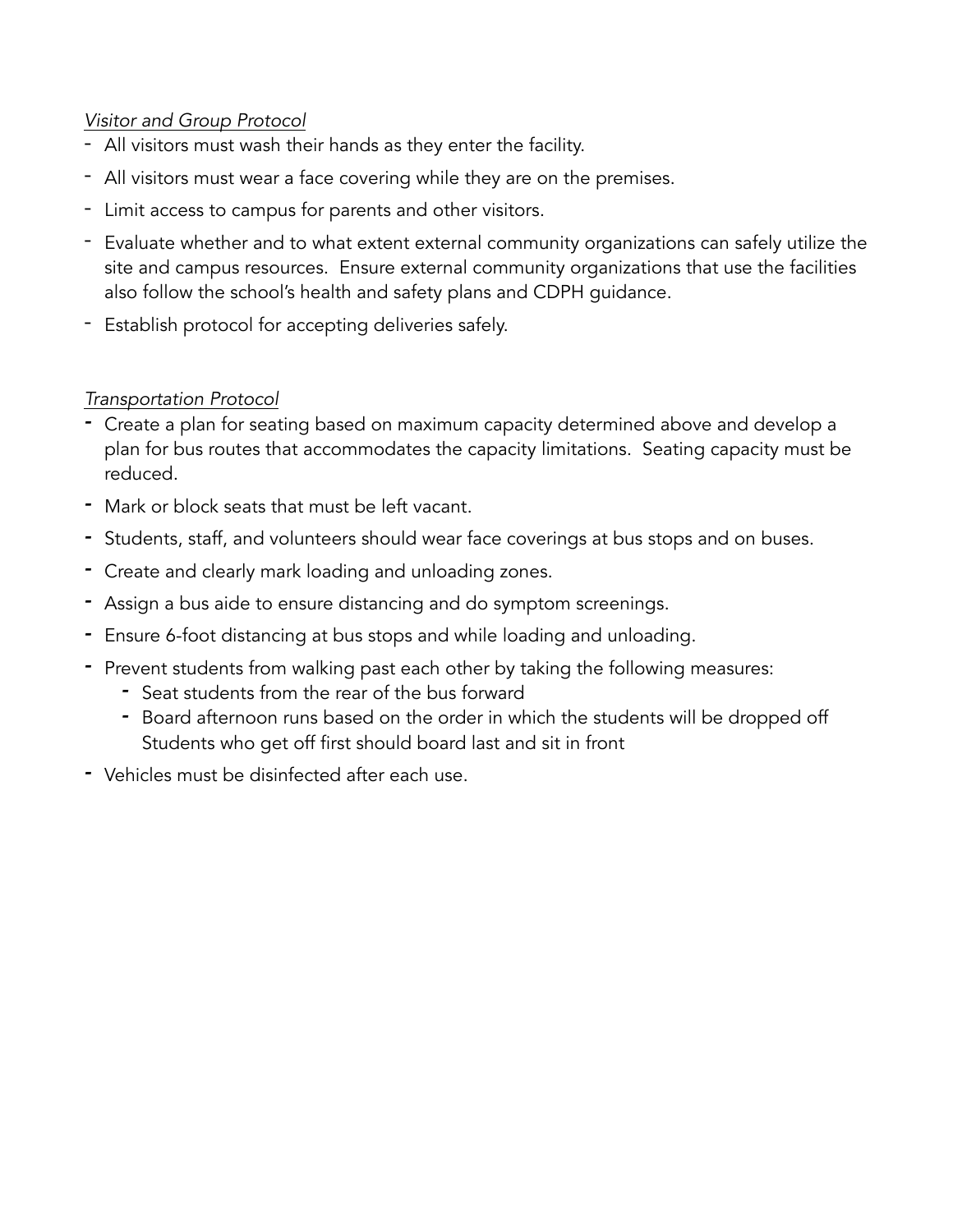# Hygiene and Cleaning Protocols for Distance Learning Centers

# *Staff, Volunteer and Student Hygiene*

- Wash or sanitize hands frequently.
- Hand sanitizer should be 60% alcohol or more.
- Wash hands when:
	- arriving
	- leaving home
	- after playing outside
	- after having close contact with others
	- after using shared surfaces or tools
	- before and after using restrooms
	- after blowing nose
	- coughing
	- sneezing
	- before and after eating and preparing foods
- Teach staff, volunteers and students to use tissue to wipe the nose.
- Teach staff, volunteers and students to cough and sneeze inside tissues.
- Teach staff, volunteers and students not to touch the face or face coverings.
- In accordance with CDC guidance, avoid sharing electronic devices, toys, blocks, and other games or learning aids.

# *Cleaning Protocols*

- Disinfect surfaces between uses, such as:
	- Desks and tables
	- Chairs
	- Seats on bus
	- Keyboards, phones, headsets, copy machines
- Disinfect frequently—at least daily—high-touch surfaces such as:
	- Door handles
	- Handrails
	- Drinking fountains
	- Sink handles
	- Restroom surfaces
	- Toys, games, art supplies, instructional materials
	- Playground equipment
- Keep each child's belongings separated and in an individually labeled storage container, cubby, or area. Send belongings home each day to be cleaned.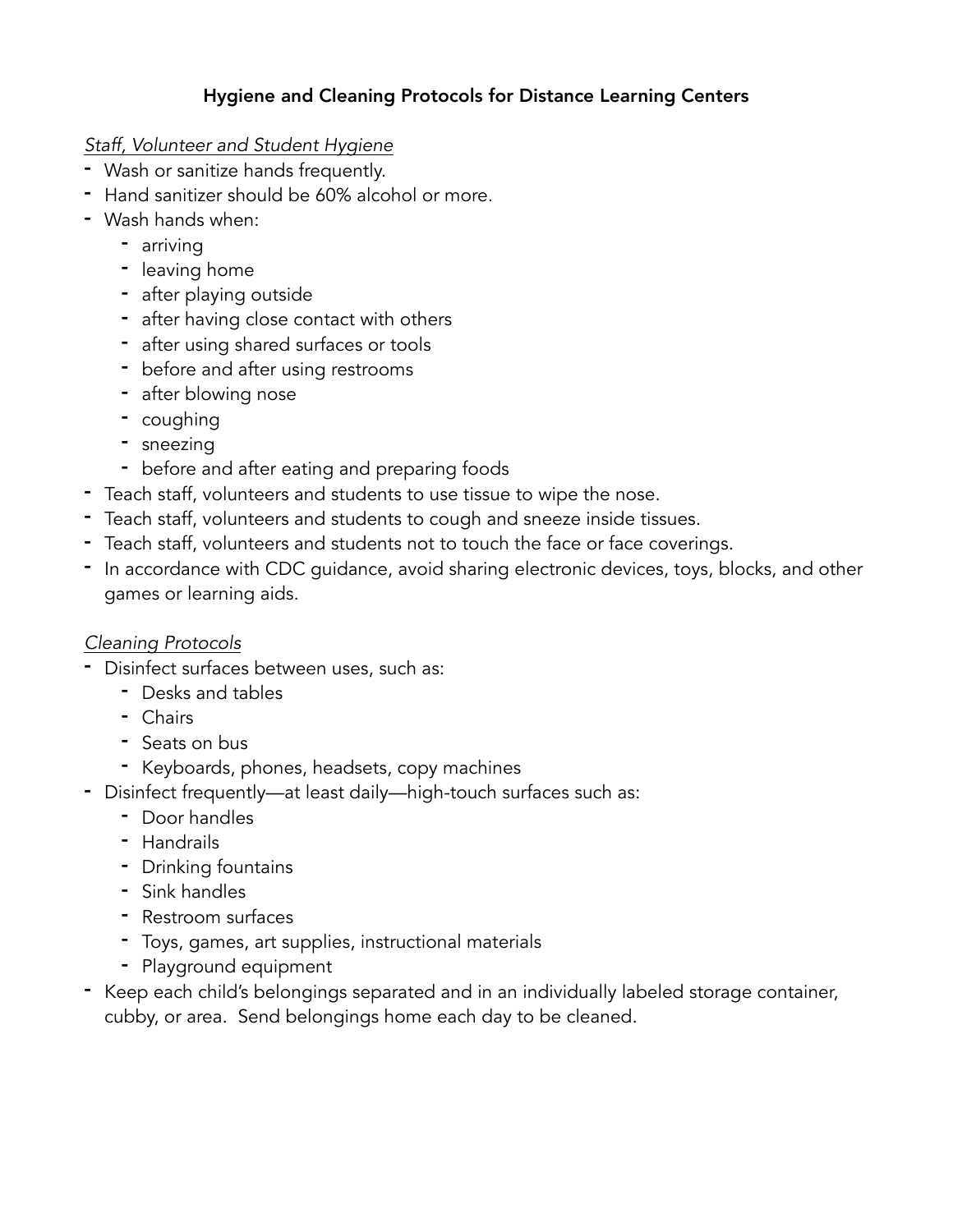#### Parent and Student Forms

*Passive Screening Student Form* 

- A Passive Screening Student Form is to be turned in everyday and checked by DLC staff member.
- If a student does not have the form with them, they will not be permitted to enter the DLC for the duration of that day.

| Passive Screening Student Form                                                                                                    |                                                                                                                                                                                                    |     |           |  |  |  |
|-----------------------------------------------------------------------------------------------------------------------------------|----------------------------------------------------------------------------------------------------------------------------------------------------------------------------------------------------|-----|-----------|--|--|--|
| Date                                                                                                                              |                                                                                                                                                                                                    |     |           |  |  |  |
| <b>Student Name</b>                                                                                                               |                                                                                                                                                                                                    | Yes | <b>No</b> |  |  |  |
|                                                                                                                                   | Have you or your child had close contact with<br>or cared for someone diagnosed with<br>COVID-19 within the last 14 days?                                                                          |     |           |  |  |  |
|                                                                                                                                   | Have you or your child tested positive for<br>COVID-19 OR experienced any cold or flu-like<br>symptoms in the last 14 days (fever, cough,<br>shortness of breath or other respiratory<br>problem)? |     |           |  |  |  |
| If you answered yes to any question above, your child will not be permitted to enter<br>the Distance Learning Center for the day. |                                                                                                                                                                                                    |     |           |  |  |  |
|                                                                                                                                   |                                                                                                                                                                                                    |     |           |  |  |  |
|                                                                                                                                   |                                                                                                                                                                                                    |     |           |  |  |  |
| <b>OFFICE USE:</b>                                                                                                                |                                                                                                                                                                                                    |     |           |  |  |  |
| Student Temperature: AM:<br>PM:                                                                                                   |                                                                                                                                                                                                    |     |           |  |  |  |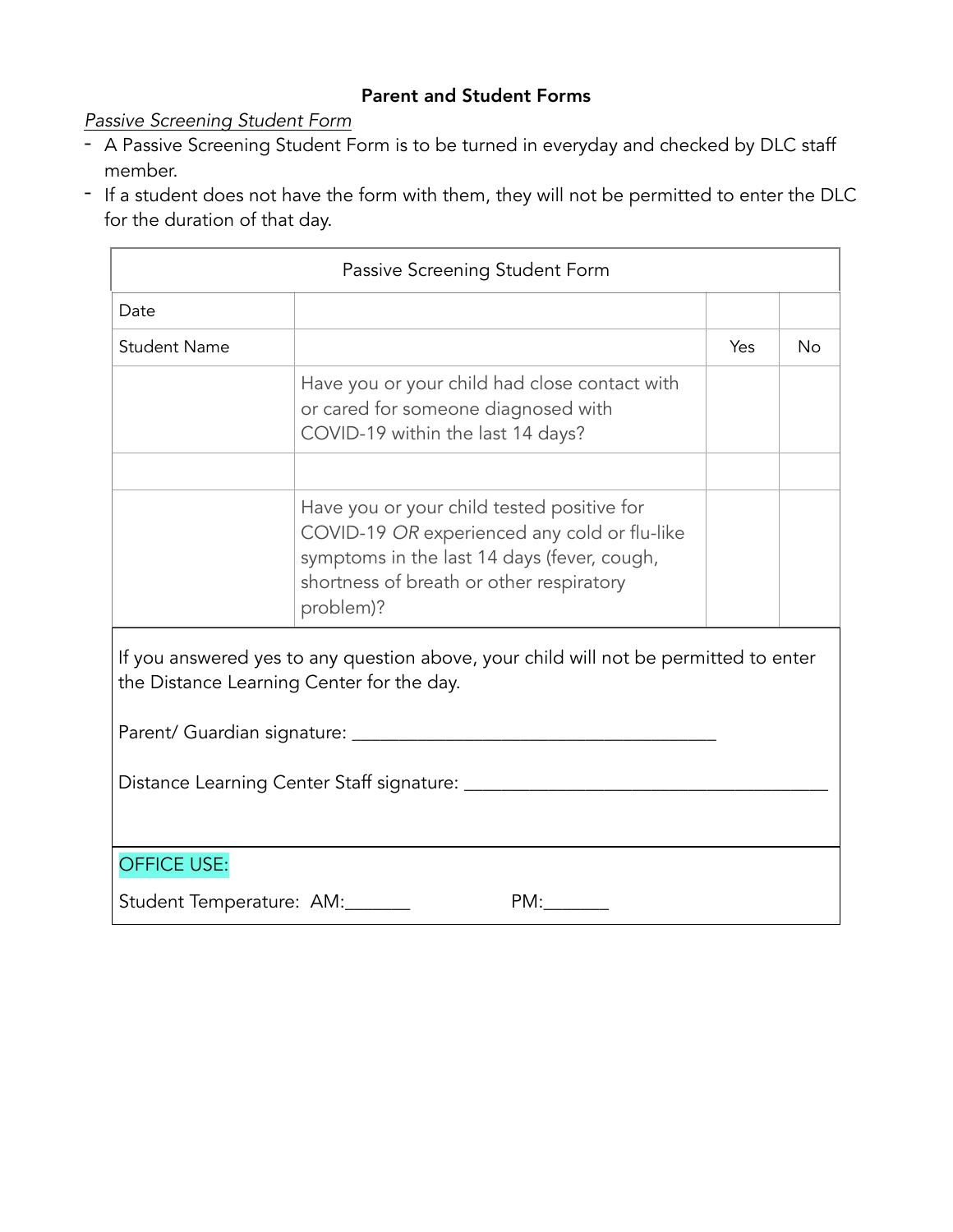#### Hold Harmless Clause

- The Hold Harmless Clause must be signed by a parent or guardian of every student at the DLC.

I understand that COVID-19 cases are on the rise in the State of California and in San Joaquin County. I understand that exposure to disease-causing organisms and objects, such as COVID-19, and personal contact with others, including but not limited to One-Eighty staff members, First Baptist Church staff members, volunteers, other students in the program, involves a certain degree of risk that could result in illness, permanent disability or death. I also acknowledge that it is impossible to screen and/or monitor all such individuals.

After fully and carefully considering all the potential risks involved, I hereby assume the same and agree to release and hold-harmless One-Eighty and First Baptist Church of Lodi, its employees, and volunteers from and against, all claims and liability resulting from exposure to disease-causing organisms and objects, such as COVID-19.

Student Name \_\_\_\_\_\_\_\_\_\_\_\_\_\_\_\_\_\_\_\_\_\_\_\_\_\_\_\_\_\_\_\_\_\_\_\_\_\_\_\_\_

| $\sim$<br>- - - -<br>Siar<br>ΙT<br>$-$<br>_ | -- |  |
|---------------------------------------------|----|--|
|                                             |    |  |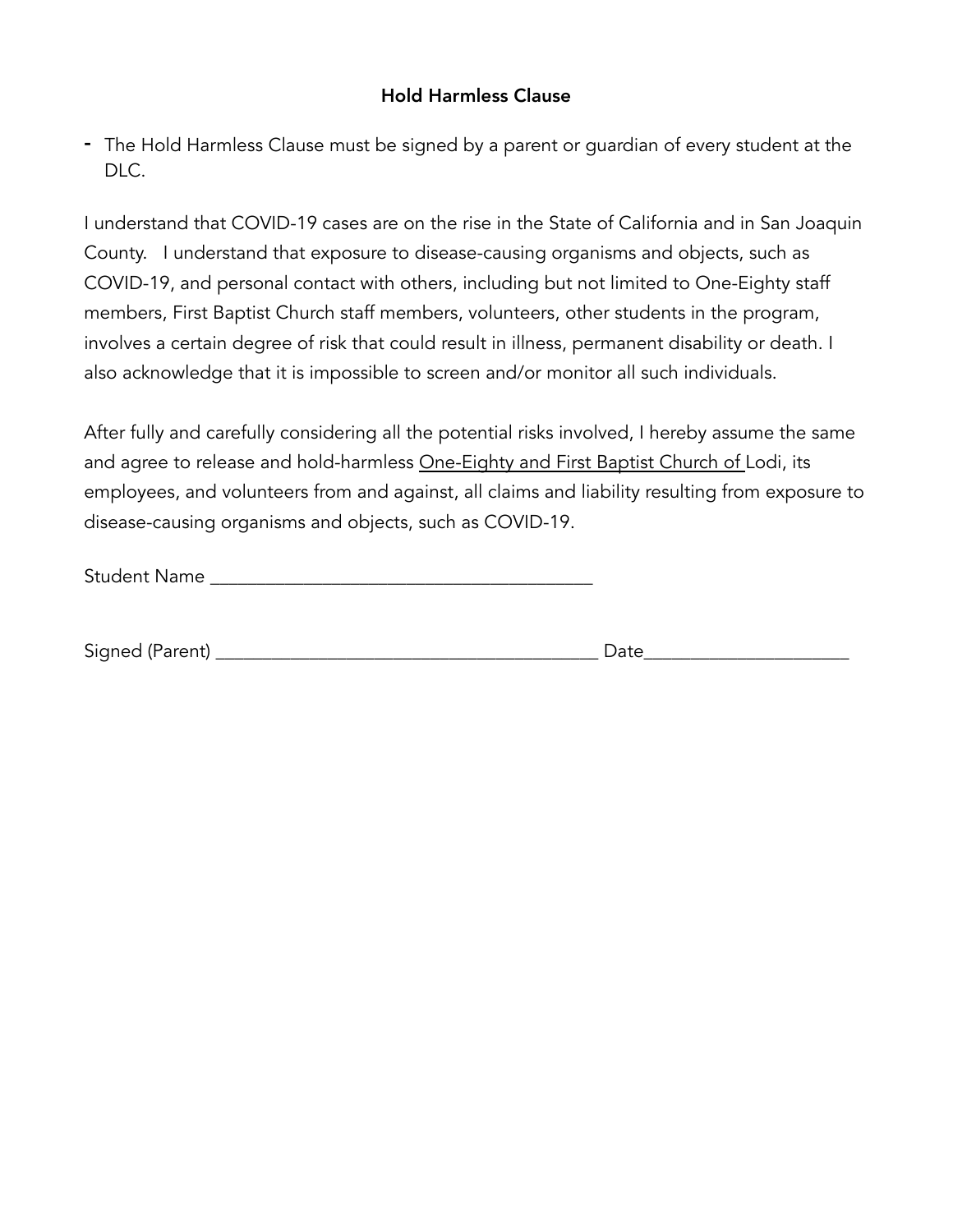# **ONE EIGHTY**

17 West Lockeford Street Lodi, CA 95240 (209) 339-2308

Welcome to the One-Eighty Distance Learning Center. This form is to be signed by both the students and parent and must be returned to the One-Eighty before August 5.

# This program is not directly affiliated with LUSD, but seeks to offer help to teachers and families who are adversely affected by distance learning.

#### PERSONAL INFORMATION: PLEASE PRINT CLEARLY

| Student's Name            |  |  |  | Home Phone___________________ |           |  |  |
|---------------------------|--|--|--|-------------------------------|-----------|--|--|
| ____ Male  ____ Female    |  |  |  |                               |           |  |  |
|                           |  |  |  |                               |           |  |  |
|                           |  |  |  |                               |           |  |  |
| Birthday_________________ |  |  |  | Grade_____                    | Age _____ |  |  |

Please list any Medical Conditions we need to know about:

#### DISTANCE LEARNING SITE (CHECK THE ONE THAT MATCHES YOUR SCHOOL)

\_\_\_ The One-Eighty Teen Center: 17 W. Lockeford Street (Lawrence Elementary School)

Horizon Community Church: 415 S. Garfield Street (Heritage Elementary School)

\_\_\_ First Baptist Church: 267 N. Mills Avenue (Woodbridge Elementary School and Washington Elementary School)

#### EMERGENCY CONTACT INFORMATION

Who may we contact in case of emergency? \_\_\_\_\_\_\_\_\_\_\_\_\_\_\_\_\_\_\_ Relationship \_\_\_\_\_\_\_\_\_\_\_\_\_\_

Home Phone **Figure 2018** Cell Phone **Cell Phone Work Phone** 

Doctor's Name \_\_\_\_\_\_\_\_\_\_\_\_\_\_\_\_\_\_\_\_\_\_\_\_\_\_\_\_\_\_\_\_\_\_\_\_\_\_\_ Phone \_\_\_\_\_\_\_\_\_\_\_\_\_\_\_\_\_\_\_\_\_\_\_

#### THE FOLLOWING RULES AND GUIDELINES ARE CURRENTLY IN EFFECT AT ONE-EIGHTY PROGRAM

- No disrespect of One-Eighty staff, volunteers, property, or programs.
- No fighting or violence.
- No bullying or verbal abuse.
- No profanity or inappropriate language.
- No inappropriate attire (the Lodi Unified School District dress code will be enforced)
- No PDA (Public Display of Affection). This applies to anything beyond holding hands or hugging.
- No alcohol, drugs or corresponding paraphernalia.
- No weapons of any kind (knives, spiked bracelets, etc).
- No sexually immoral paraphernalia (pornography, etc.)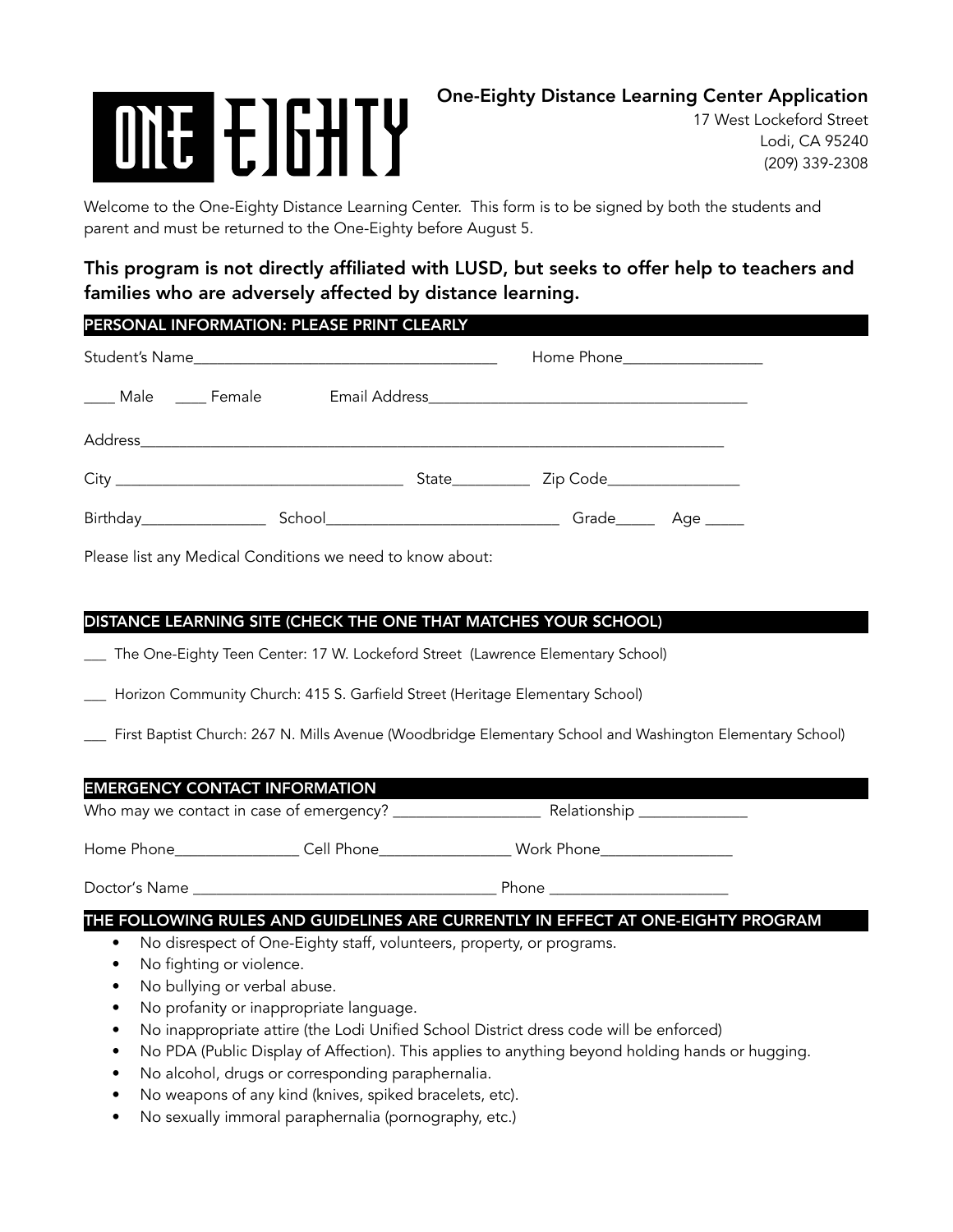Students who come to the One-Eighty Distance Learning Center agree to abide by One-Eighty rules. Consistent disrespect and failure to cooperate with us in making the Distance Learning Center a safe, fun, positive experience for all students will result in expulsion from the program. We reserve the right to refuse admission to any student on the basis of disrespect of our guidelines. By signing below, you agree to follow the above guidelines.

| Signed (Student) | Date |  |
|------------------|------|--|
| Signed (Parent)  | Date |  |

#### PHOTO RELEASE

I give permission to One-Eighty and its staff to take and use pictures of my child and stories written by my child in their flyers, pamphlets, and Internet publications.

Thank you for your cooperation.

| Nκ                             |                                                                                                                |  |  |
|--------------------------------|----------------------------------------------------------------------------------------------------------------|--|--|
| <b>DEMOGRAPHIC INFORMATION</b> |                                                                                                                |  |  |
|                                | the exclusive increases the nucleon comes of the following information move be sequived. The information being |  |  |

In order to improve the program, some of the following information may be required. The information being requested will be kept securely and will not be made available to the public. Thank you for your cooperation.

#### Ethnicity:

Hispanic (Check One) \_\_\_\_ Yes \_\_\_\_ No

| <b>Race</b> (Check One):               | <b>Multi-Race:</b>                       |
|----------------------------------------|------------------------------------------|
| White                                  | American Indian/Alaskan Native & White   |
| Black/African American                 | Asian & White                            |
| Asian                                  | Black/African American & White           |
| American Indian/Alaskan Native         | Am. Indian/AK Native & Black/African Am. |
| Native Hawaiian/Other Pacific Islander | Other Multi-Racial                       |
|                                        |                                          |

Household Characteristics: Disabled Member in Household \_\_\_\_ Yes \_\_\_\_ No Female Head of Household \_\_\_\_ Yes \_\_\_\_ No

Number of Household Members (Circe One): 1 2 3 4 5 6 7 8 8+

Income: Please circle the number of members in your household. Then circle whether your gross household income is more or less than the amount shown in that column. Gross income means the total income of everyone in your household before taxes and deductions are taken out.

|      |      |      | 4    |                                                                                 | 6    |      | 8    |
|------|------|------|------|---------------------------------------------------------------------------------|------|------|------|
| Less | Less | Less | Less | Less                                                                            | Less | Less | Less |
|      |      |      |      | $$35,350$ $$40,400$ $$45,450$ $$50,500$ $$54,550$ $$58,600$ $$62,650$ $$66,700$ |      |      |      |
| More | More | More | More | More                                                                            | More | More | More |

I hereby certify that the above information is true and correct to the best of my knowledge. I understand that this self-certification may be subject to further verification by the agency providing services, the City, or HUD.

Signed (Parent) \_\_\_\_\_\_\_\_\_\_\_\_\_\_\_\_\_\_\_\_\_\_\_\_\_\_\_\_\_\_\_\_\_\_\_\_\_\_\_\_\_ Date\_\_\_\_\_\_\_\_\_\_\_\_\_\_\_\_\_\_\_\_\_\_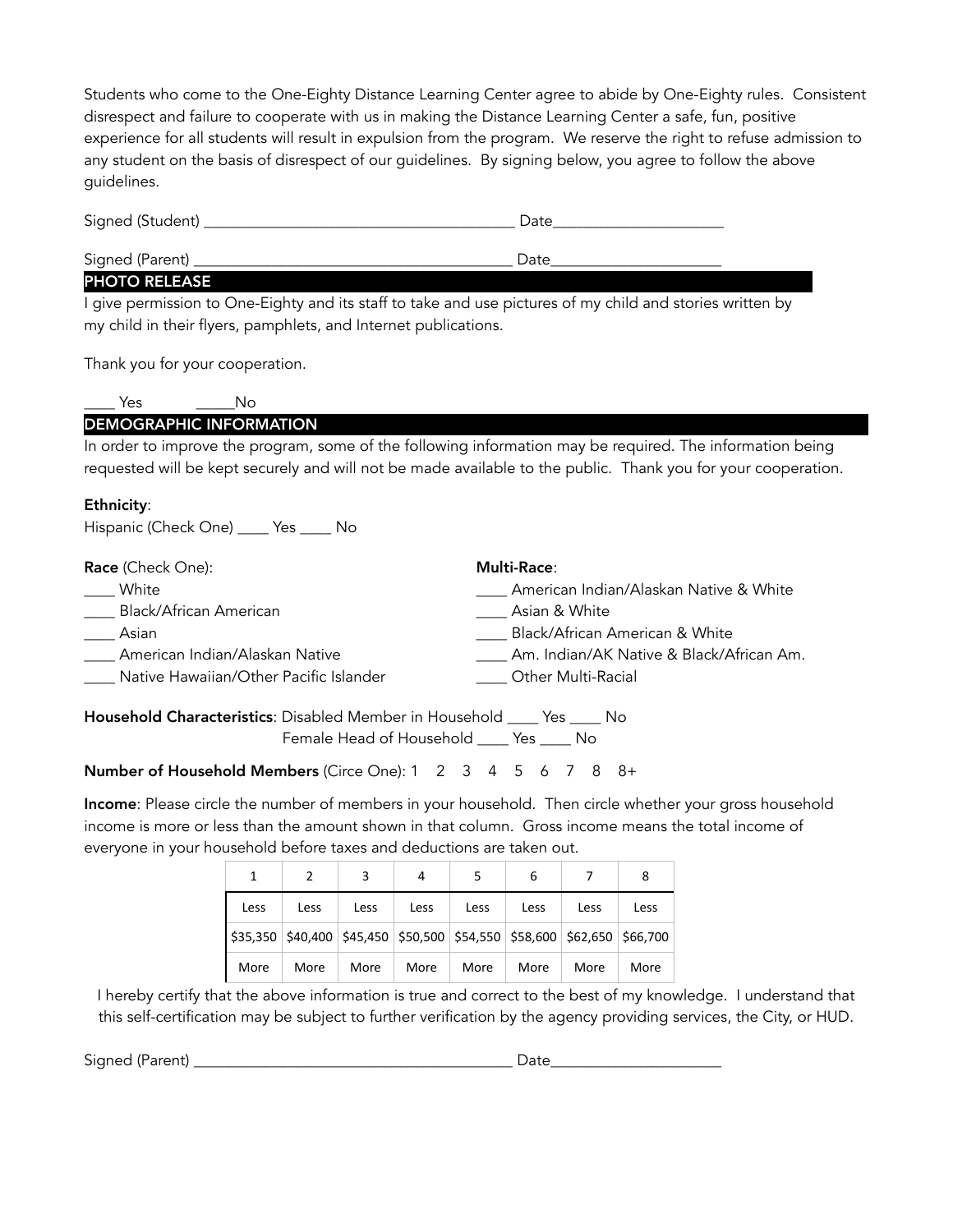# List of Student Materials provided by DLCs

- Crayons
- Markers
- Pencils
- Pens
- Spiral Notebooks
- Folders
- Scissors
- Ruler
- White board markers
- White board
- Erasers
- Pencil pouch
- Personal Hand Sanitizer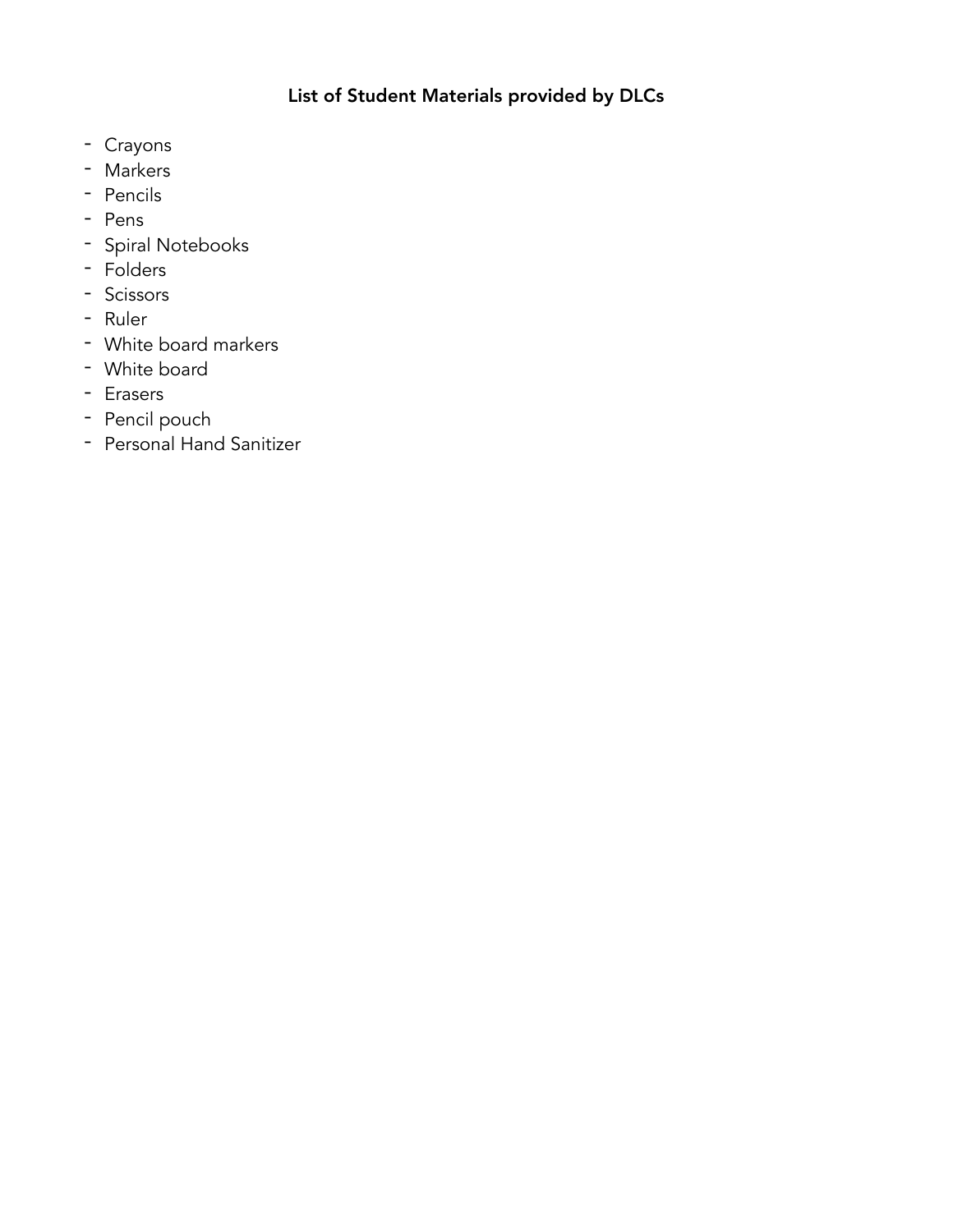#### Staff and Volunteer Guidelines

#### Philippians 1:27

"Whatever happens, conduct yourselves in a manner worthy of the Gospel of Christ. Then, whether I come and see you or only hear about you in my absence, I will know that you stand firm in one spirit, contending as one man for the faith of the Gospel."

When you are called to come and volunteer with One-Eighty, you accept the fact that as a mentor you are taking on a level of responsibility and trust that goes beyond the norm. You recognize that we are "held to a higher standard" (James 3:1) as teachers and leaders, and recognize that the students we lead and teach are often insecure, broken and vulnerable. We must do everything in our power to lead lives that are exemplary both when we are doing programs and when we are not. In light of this, it is difficult but necessary that we define what our Higher Standards are and agree to live by them.

As a volunteer of One-Eighty Distance Learning Centers, I agree to abide by the following:

- I will not disobey state or federal law
- I will not place a minor in harm's way
- I will wear a face covering when I enter a Distance Learning Center and leave it on the entire time I am volunteering
- I will have my temperature checked when I arrive and when I leave the Distance Learning Center and answer their screening questions every time I volunteer
- I will do my best to assist students with any question they may have
- I will maintain good hand washing hygiene
- I will not proselytize or force my beliefs on students that attend Distance Learning Centers. However, if a student asks a question about my beliefs, I will answer those questions honestly
- I will submit myself to background checks or fingerprinting
- Knowing that disagreements and conflict may arise, even in the midst of them, I will treat my coworkers with respect, work together with them as a team, and defer to the One-Eighty Executive Director should unresolved disagreements or questions of character arise
- I will not publicly question any staff member or volunteer, especially when students are present

Signed\_\_\_\_\_\_\_\_\_\_\_\_\_\_\_\_\_\_\_\_\_\_\_\_\_\_\_\_\_\_\_\_\_\_\_\_\_\_\_\_\_\_\_\_\_ Date\_\_\_\_\_\_\_\_\_\_\_\_\_\_\_\_\_\_\_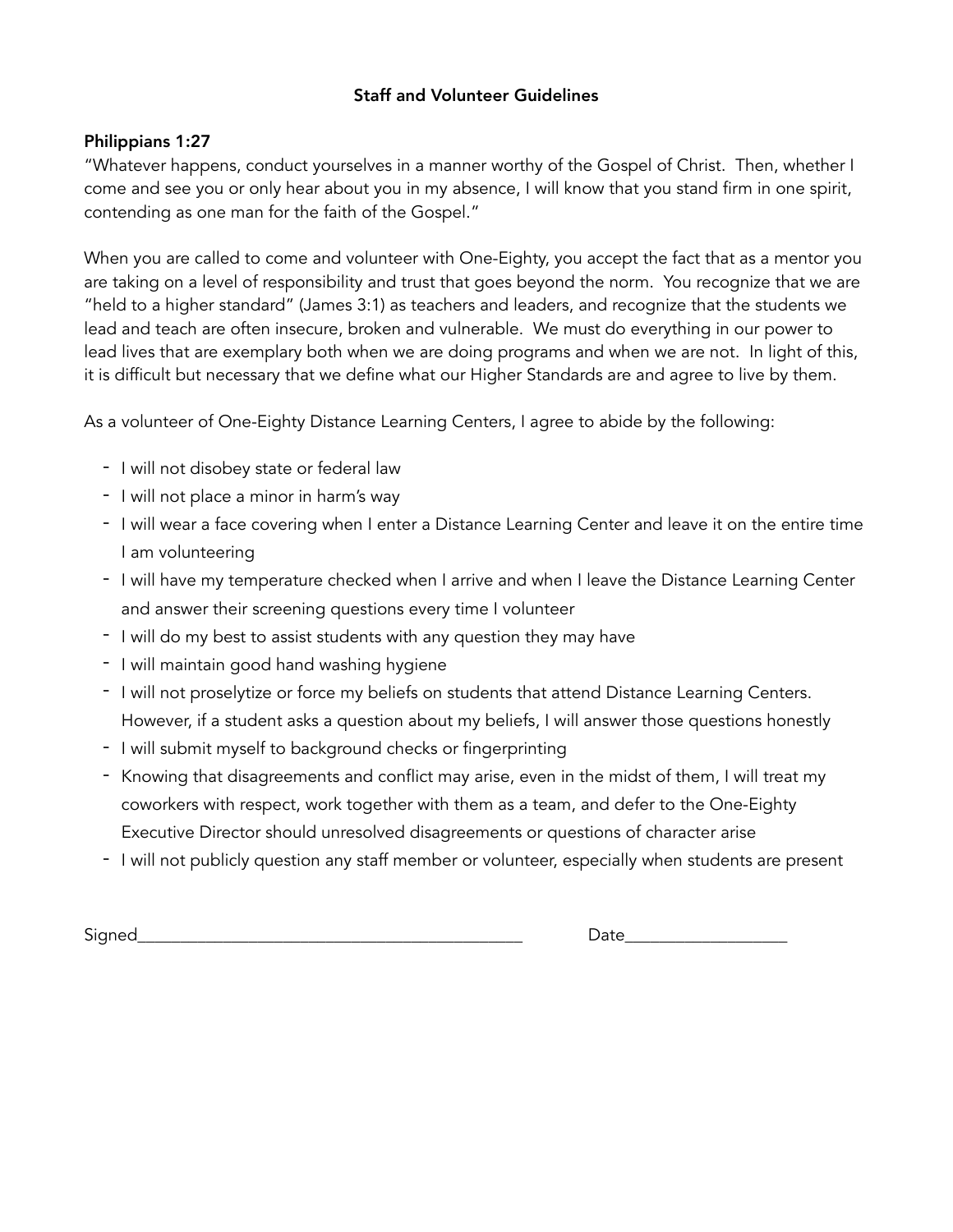#### Staff and Volunteer Hold Harmless Clause

- All staff and volunteers are required to sign the Hold Harmless Clause before their first day.

I understand that COVID-19 cases are on the rise in the State of California and in San Joaquin County. I understand that exposure to disease-causing organisms and objects, such as COVID-19, and personal contact with others, including but not limited to One-Eighty staff members, First Baptist Church staff members, volunteers, other students in the program, involves a certain degree of risk that could result in illness, permanent disability or death. I also acknowledge that it is impossible to screen and/or monitor all such individuals.

After fully and carefully considering all the potential risks involved, I hereby assume the same and agree to release and hold-harmless One-Eighty and First Baptist Church of Lodi, its employees, and volunteers from and against, all claims and liability resulting from exposure to disease-causing organisms and objects, such as COVID-19.

Name \_\_\_\_\_\_\_\_\_\_\_\_\_\_\_\_\_\_\_\_\_\_\_\_\_\_\_\_\_\_\_\_\_\_\_\_\_\_\_\_\_\_

Signed \_\_\_\_\_\_\_\_\_\_\_\_\_\_\_\_\_\_\_\_\_\_\_\_\_\_\_\_\_\_\_\_\_\_\_\_\_\_\_\_\_ Date\_\_\_\_\_\_\_\_\_\_\_\_\_\_\_\_\_\_\_\_\_\_